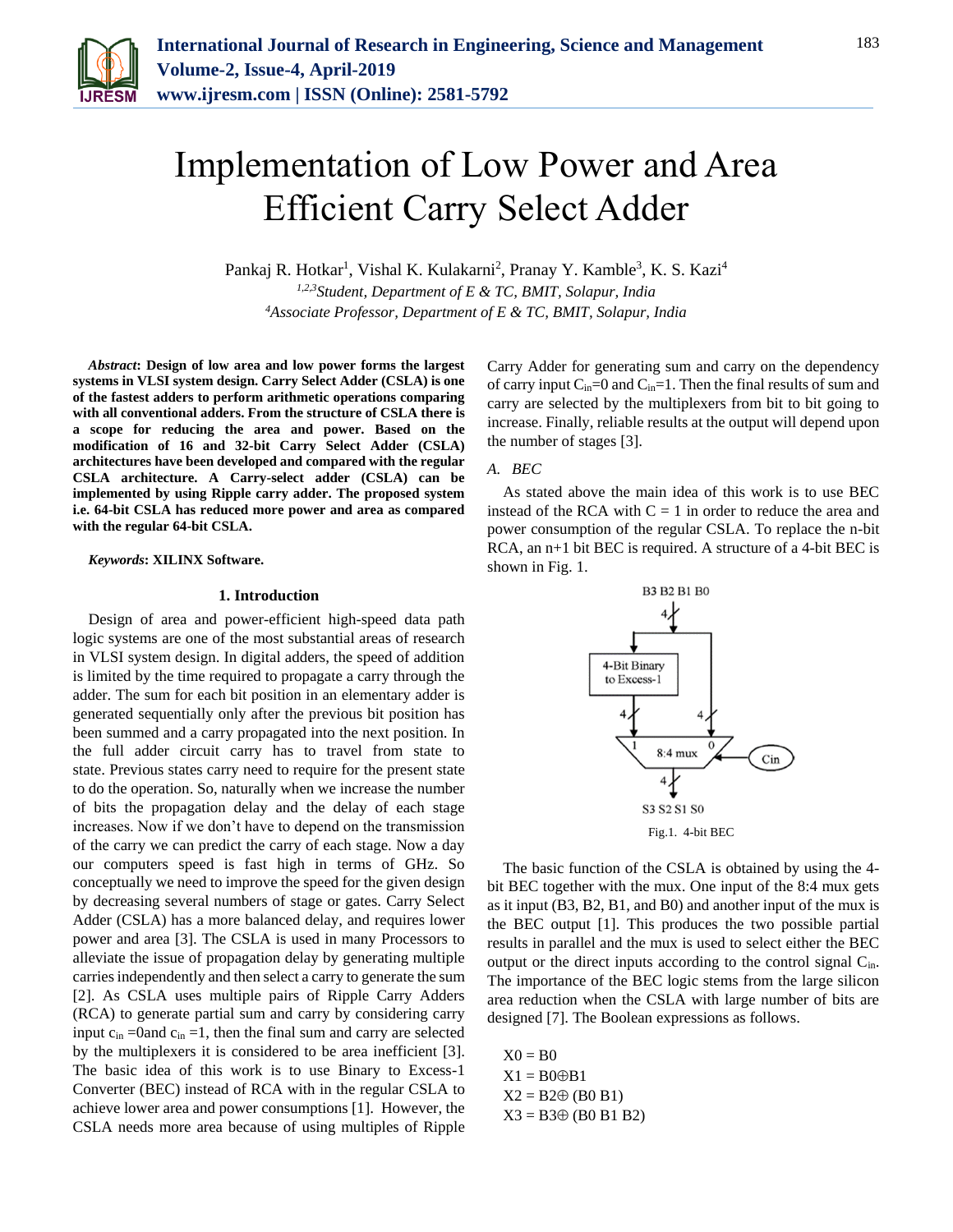

## **2. Problem statement**

Carry Select Adder is one of the fast adder used in many data path applications. The proposed work is to reduce power consumption and area of CSLA. To reduce the power consumption of data path we need to reduce Area of the adder. The proposed design will be implemented using ripple carry adders and BEC (binary to excess-1 converter).

## **3. Methodology**

*A. Architecture of regular 16-bit CSLA*



Fig. 2. Architecture of Regular 16-bit SQRT CSLA

A 16-bit carry select adder can be developed in two different sizes namely uniform block size and variable block size. Similarly, a 32, 64 and 128-bit can also be developed in two modes of different block sizes. Ripple-carry adders are the simplest and most compact full adders, but their performance is limited by a carry that must propagate from the least-significant bit to the most-significant bit. The various 16, 32, 64 and 128 bit CSLA can also be developed by using ripple carry adders. The speed of a carry-select adder can be improved up to 40% to 90%, by performing the additions in parallel, and reducing the maximum carry delay. Fig shows the Regular structure of 16 bit SQRT CSLA. It includes many ripple carry adders of variable sizes which are divided into groups. Group 1 contains 2-bit RCA which contains only one ripple carry adder which adds the input bits and the input carry and results to sum [1:0] and the carry out. The carry out of the Group 1 which acts as the selection input to mux which is in Group 1, selects the result from the corresponding RCA  $(Cin=0)$  or RCA  $(Cin=1)$ . Similarly, the remaining groups will be selected depending on the Count from the previous groups.

## *B. Architecture of modified 16-bit CSLA*



Fig. 3. Architecture of Modified 16-bit SQRT CSLA

This architecture is similar to regular 16-bit SQRT CSLA, the only change is that, we replace RCA with  $C_{in}=1$  among the two available RCAs in a group with a BEC. This BEC has a feature that it can perform the similar operation as that of the replaced RCA with  $C_{in}=1$ . Fig. 4. shows the Modified block diagram of 16-bit SQRT CSLA. The number of bits required for BEC logic is 1 bit more than the RCA bits. The modified block diagram is also divided into various groups of variable sizes of bits with each group having the ripple carry adders, BEC and corresponding mux. As shown in the Fig.4, Group 0 contain one RCA only which is having input of lower significant bit and carry in bit and produces result of sum [1:0] and carry out which is acting as mux selection line for the next group, similarly the procedure continues for higher groups but they include BEC logic instead of RCA with  $C_{in}=1$ . Based on the consideration of delay values, the arrival time of selection input C1 of 8:3 mux is earlier than the sum of RCA and BEC. For remaining groups, the selection input arrival is later than the RCA and BEC. Thus, the sum1 and c1 (output from mux) are depending on mux and results computed by RCA and BEC respectively. The sum2 depends on c1 and mux. For the remaining parts the arrival time of mux selection input is always greater than the arrival time of data inputs from the BEC's. Thus, the delay of the remaining MUX depends on the arrival time of mux selection input and the mux delay. In this Modified CSLA architecture, the implementation code for Full Adder and Multiplexers of 6:3, 8:4, and 10:5 up to 12:6 were designed. The design code for the BEC was designed by using NOT, XOR and AND gates. Then 2, 3, 4, 5 up to 11-bit ripple carry adder was designed.

### **4. Conclusion**

This seminar is aimed to reduce the area and power of CSLA architecture. The reduced number of gates of this technique offers the great advantage in the reduction of area and also the total power. We had studies that, due to this technique, the modified CSLA architecture is therefore, low area, low power and efficient for VLSI hardware implementation.

#### **References**

- [1] B. Ramkumar and H. M. Kittur, "Low-Power and Area-Efficient Carry Select Adder," in *IEEE Transactions on Very Large Scale Integration (VLSI) Systems*, vol. 20, no. 2, pp. 371-375, Feb. 2012.
- [2] Sudhanshu Shekhar, Pandey, Amit Bakshi, "128 Bit Low Power and Area Efficient Carry Select Adder," in International Journal of Computer Applications, Volume 69, No. 6, May 2013.
- [3] Pallavi Saxena, Urvashi Purohit, Priyanka Joshi, "Analysis of Low Power, Area- Efficient and High Speed Fast Adder," 2013.
- [4] M. Chithra, G. Omkareswari, "128-bit carry select adder having less area and delay," in International journal of advanced research in electrical, electronics and instrumentation engineering vol. 2, issue 7, July 2013.
- [5] Veena V. Nair, "Modified Low-Power and Area-Efficient Carry Select Adder using D-Latch," in International Journal of Engineering Science and Innovative Technology, Volume 2, Issue 4, July 2013.
- [6] G. Prasad, V. S. P. Nayak, S. Sachin, K. L. Kumar and S. Saikumar, "Area and power efficient carry-select adder," *2016 IEEE International Conference on Recent Trends in Electronics, Information & Communication Technology (RTEICT)*, Bangalore, 2016, pp. 1897-1901.